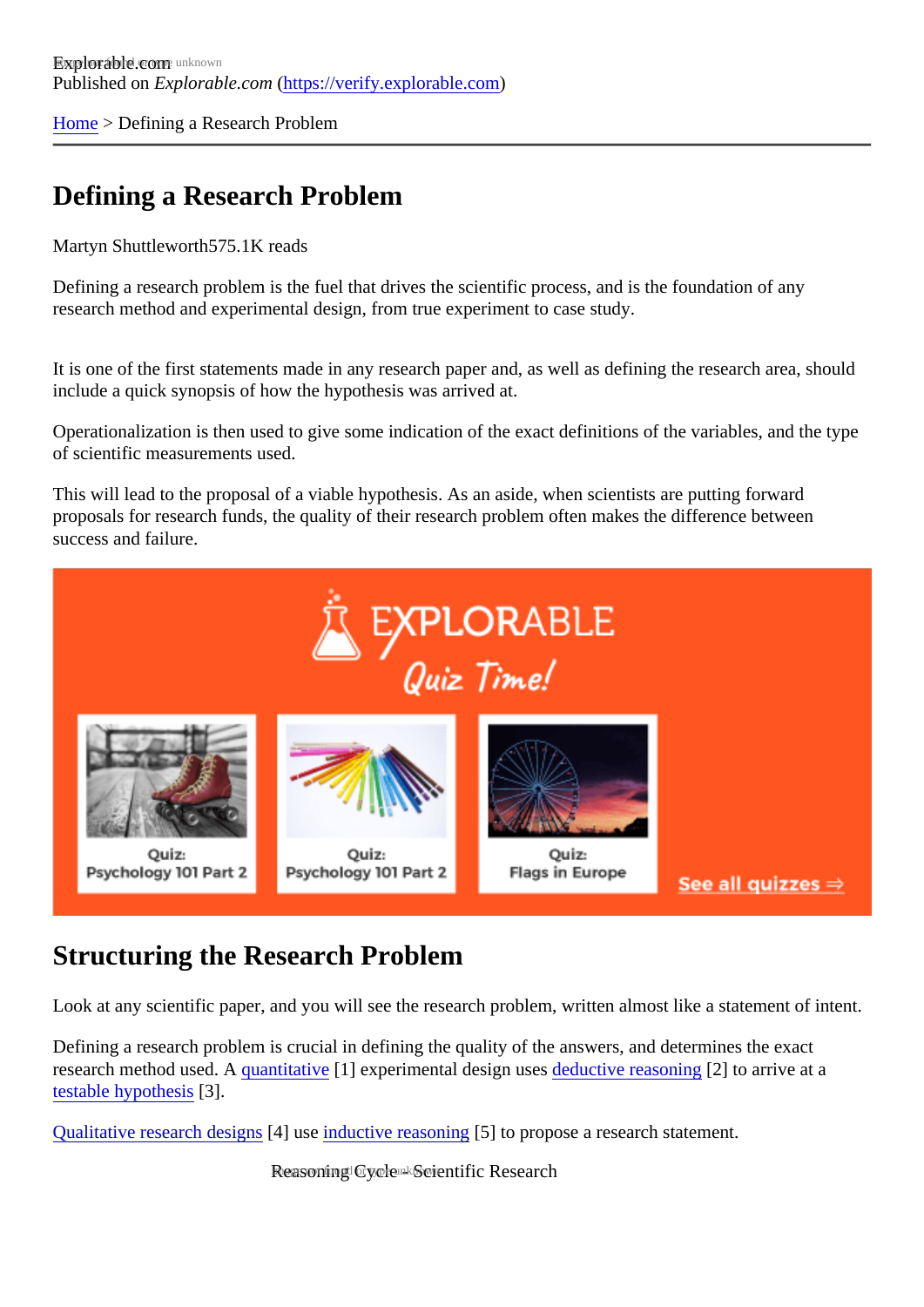# Defining a Research Problem

[Formulating the research probl](https://verify.explorable.com/research-paper-question)eon begins during the first teps of the scientific process.

As an example, butterature review[8] and a study of previous experiments, and research, might throw up some vague areas of interest.

Many scientific researchers look at an area where a previous researcher generated some interesting result but never followed up. It could be an interesting area of research, which nobody else has fully explored.

A scientist may even review a successful experiment, disagree w[ith the](https://verify.explorable.com/statistically-significant-results) sets used, or the [methodology](https://verify.explorable.com/research-methodology)[10], and decide to refine the research process, retestime photosis[11].

This is called the conceptual definition, and is an overall view of the problexie a report [12] will generall[y begin](https://verify.explorable.com/how-to-write-an-introduction)<sup>[13]</sup> with an overview of the previous research and real-world observations. The researcher will then state how this led to defining a research problem.

# The Operational Definitions

The [operational definitio](https://verify.explorable.com/operationalization)n 14] is the determining the scalar properties of the value of 15].

For example, temperature, weight and time are usually well known and defined, with only the exact scale used needing definition. If a researcher is a suring 16] abstract concepts, such as intelligence, emotions, and subjective responses, then a system of measuring numerically needs to be established, allowing statistical analysis and replication.

For example, intelligence may be measured with IQ and human responses could be measured with a [questionnair](https://verify.explorable.com/survey-research-design)e<sup>[17]</sup> from '1- strongly disagree', to '5 - strongly agree'.

Behavioral biologists and social scientists might design an ordinal scale for measuring and rating behavior. These measurements are always subjective, but allatistics [18] and replication of the whole research method. This is all an essential part of defining a research problem.

# Examples of Defining a Research Problem

An anthropologist might find references to a relatively unknown tribe in Papua New Guinea. Through [inductive reasonin](https://verify.explorable.com/inductive-reasoning) $[5]$ , she arrives at the research problem and asks,

'How do these people live and how does their culture relate to nearby tribes?'

She has found a gap in knowledge, and she seeks to fill it, using a qualitative udy 19], without a hypothesis.

The Bandur[a Bobo Doll Experimen](https://verify.explorable.com/bobo-doll-experiment)t 201 is a good example of using ductive reasoning 1 to arrive at a research problem and hypothesis.

Anecdotal evidence showed that violent behavior amongst children was increasing. Bandura believed that higher levels of violent adult role models on television, was a contributor to this rise. This was expanded in a [hypothesis](https://verify.explorable.com/research-hypothesis)<sup>[11]</sup>, an[d operationalizatio](https://verify.explorable.com/operationalization)n<sup>[14]</sup> of the variables, a[nd scientific measurement sca](https://verify.explorable.com/scientific-measurements)ller], led to a robust experimental design.